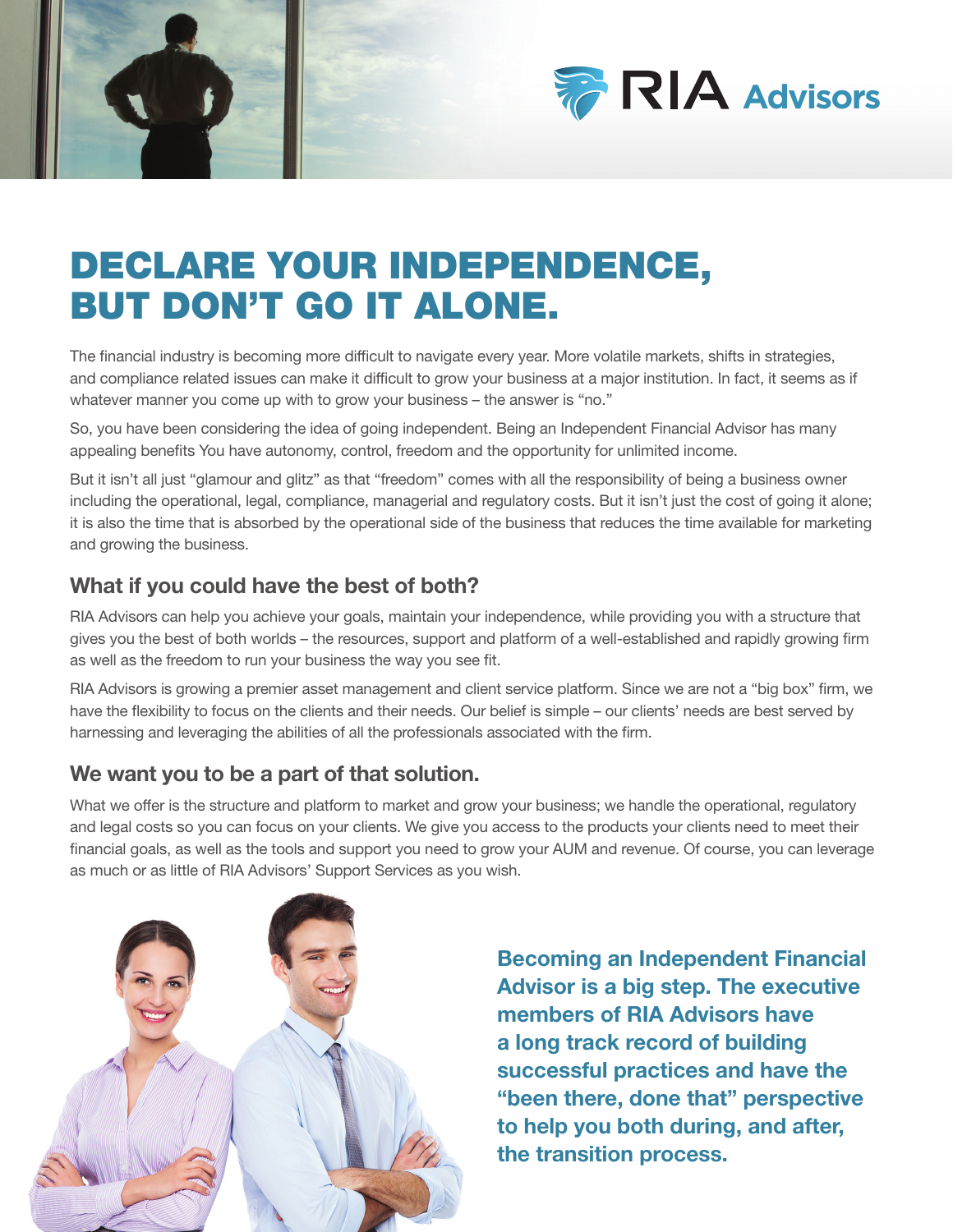

### TRANSITION SUPPORT

To help you make a seamless transition to our firm, we provide the support, guidance and service you need at every stage of the process.

### PRE-TRANSITION:

- We work closely with you to analyze your current business and develop a transition plan.
- We review your current employment and non-compete agreements to reduce legal risks during the transition process.
- We will conduct due diligence on the products in your current book of business to ensure portability.
- You will be given access to all of our marketing, operational, and legal resources for the transition of your book.

#### THE TRANSITION:

Once you make the decision to transition, RIA Advisors engages in supporting you to ensure a successful move:

- We provide you, and your family, with all of the standard benefits from healthcare and HSA's to a 401k plan with company matching.
- Depending on your location and needs, RIA Advisors can provide all of your operational support including your office, support staff, and marketing.
- Our partners work closely with you to meet the challenges of the transition process from marketing to account transfer, client engagement, and servicing.
- Compensation structures are custom designed to meet your needs and operational requirements.

### POST-TRANSITION

#### MARKETING & GROWING YOUR BUSINESS:

Once the initial transition process is completed, RIA Advisors gets to work leveraging all of our assets to support you. What other firms cannot provide you, due to inherently tight compliance restrictions, is the ability to easily and effectively target, access, communicate and acquire new clients.

#### RIA Advisors can solve that problem for you.

- Our website, RealInvestmentAdvice.com is read globally and receives over 40,000 visitors per month, and you will be marketed as a firm resource through that site.
- Our firm's content and commentaries (including our advisors' content) are frequently picked up and quoted in the media and in influential financial blogs.
- Our social media presence has nearly 300,000 followers and receives nearly 7 million views/month and is used to promote our advisors and their content.
- You will also be provided with social media support and logistics to help you reach your prospects and generate leads to build your business.
- Our weekly newsletter, which is distributed to more than 30,000 subscribers, will also be used to market for you.
- Advisors are encouraged to contribute and be part of our marketing and social media campaigns.
- RIA Advisors operates a morning radio program in the Houston area, which is then leveraged on a national basis through our podcasts to drive leads to the firm.
- Our P/R firm provides access to local and national media sources to market the RIA Advisors brand from which you will benefit.
- Our audio and video production facilities will be utilized to provide you personalized and specialized marketing materials to promote you and your skill set to suitable clients.

While many firms promise you marketing support, there is no firm that can provide you the support, skill set, and proven track record of RIA Advisors.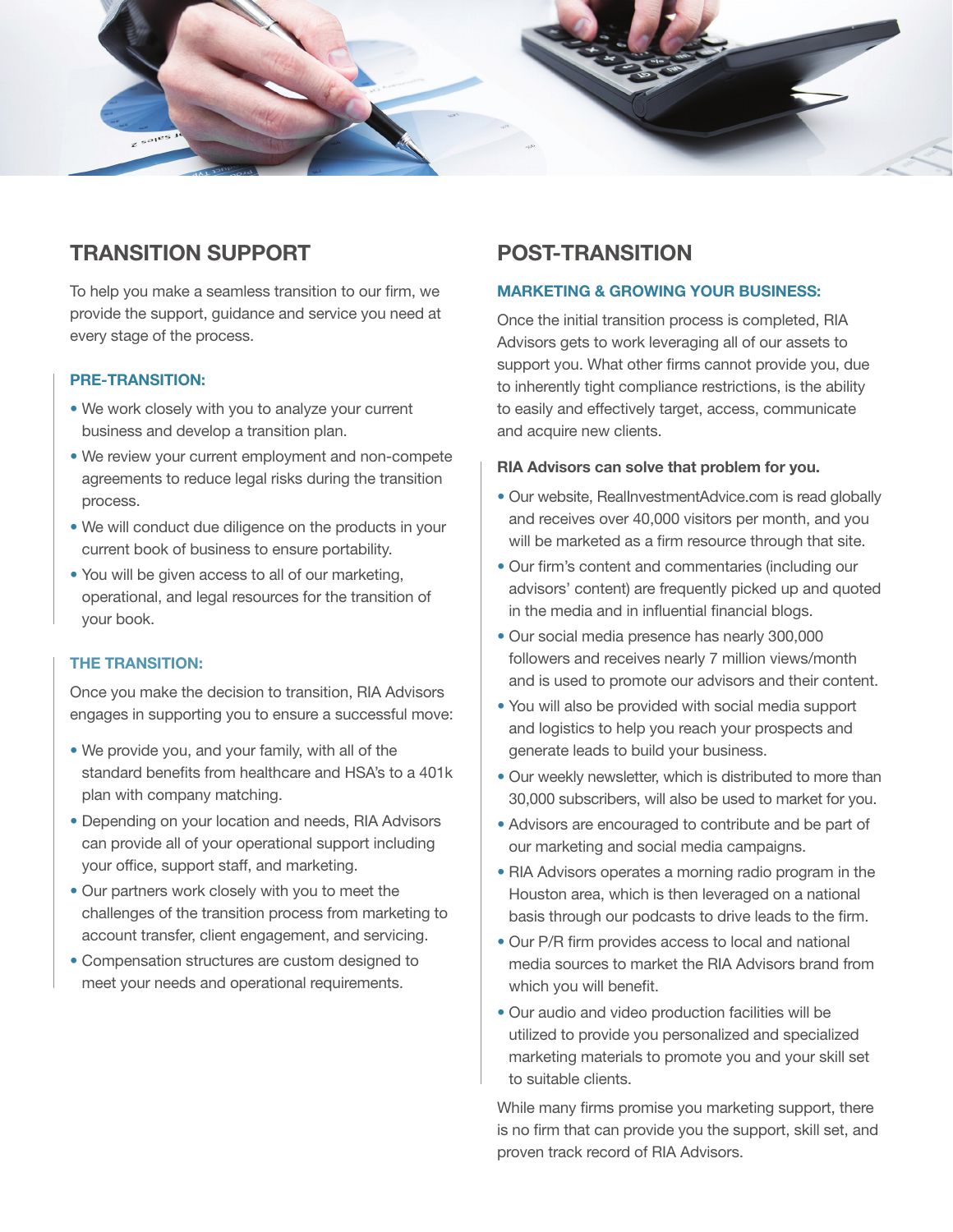# PORTFOLIO MANAGEMENT

One of the biggest challenges for independent advisors is portfolio management. While the idea of building and running portfolios for clients seems exciting, it is time consuming, challenging and can be extremely difficult in challenging environments.

More importantly, for many advisors, their time is focused on client's service and retention to the portfolio management falls behind, things get missed, and performance falters.

### RIA Advisors team of portfolio managers can help you with that.

The portfolio management process is an active approach built around the client's goals, objectives, risk tolerance, behavioral biases and specific "hurdle rate" derived from their financial planning process. The approach is designed to deliver returns in a disciplined manner to both avoid dramatic market declines and emotional biases that lead to poor long-term investment decisions.

There is no limitation to the asset classes that can be used for each piece of the allocation model but the focus is on lowest costs, relative performance, liquidity, and duration.

Assets are selected for each piece of the portfolio based on a number of both technical and fundamental factors. Those assets are then managed to adjust the exposure of the portfolio to "risk" based on strenuous and consistent quantitative and statistical analysis. With this additional risked based analysis, the goal is to further reduce the downside risk of the portfolio.

The goal of the portfolio is an 80% capture rate of advances in the financial markets with a maximum drawdown of no more than 20% of the overall decline. Over the long-term the minimization of capital destruction will generate excess market returns. This is the basic tenant of investing in action: "buy low, sell high."

The portfolio construction process is driven by three (3) primary drivers.

- Fundamentals determine WHAT to buy.
- Technicals determine the WHEN to make buy/ sell decisions
- Reversion To The Mean – deviation from longterm means determine HOW exposure to "risk" in portfolios is evaluated.



While it is easy to buy investments, it is quite a different matter to know when to sell them and take profits. By having a strict, unemotional, and disciplined approach to money management, the "buy/sell" decisions become a function of the overall process.

While investing for the long-term is extremely important; it is also important to avoid the major market declines that can undermine those long-term goals.

When you are ready, you will meet with the RIA Advisors portfolio management team for a full discussion of the portfolio management process.